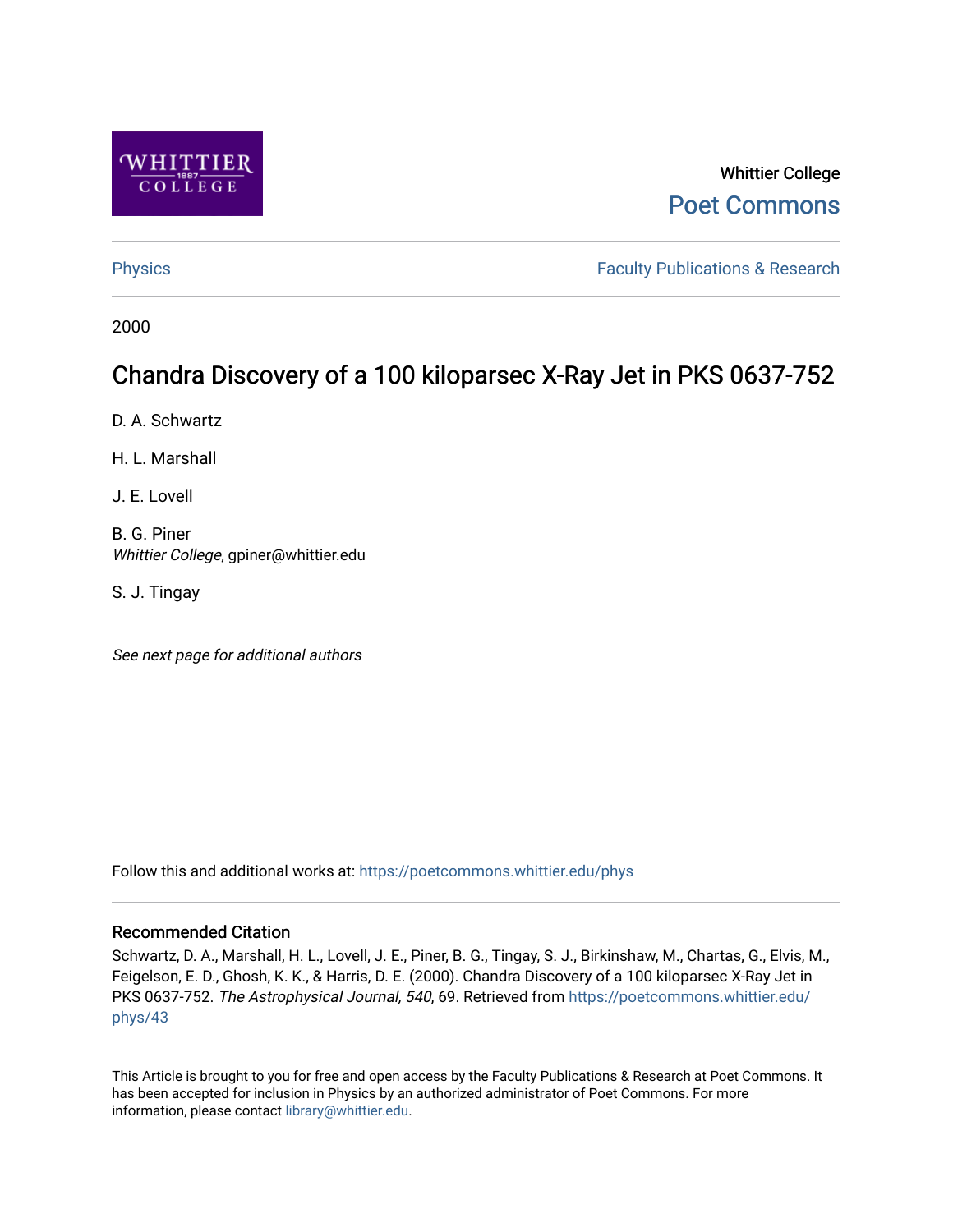# Authors

D. A. Schwartz, H. L. Marshall, J. E. Lovell, B. G. Piner, S. J. Tingay, M. Birkinshaw, G. Chartas, M. Elvis, E. D. Feigelson, K. K. Ghosh, and D. E. Harris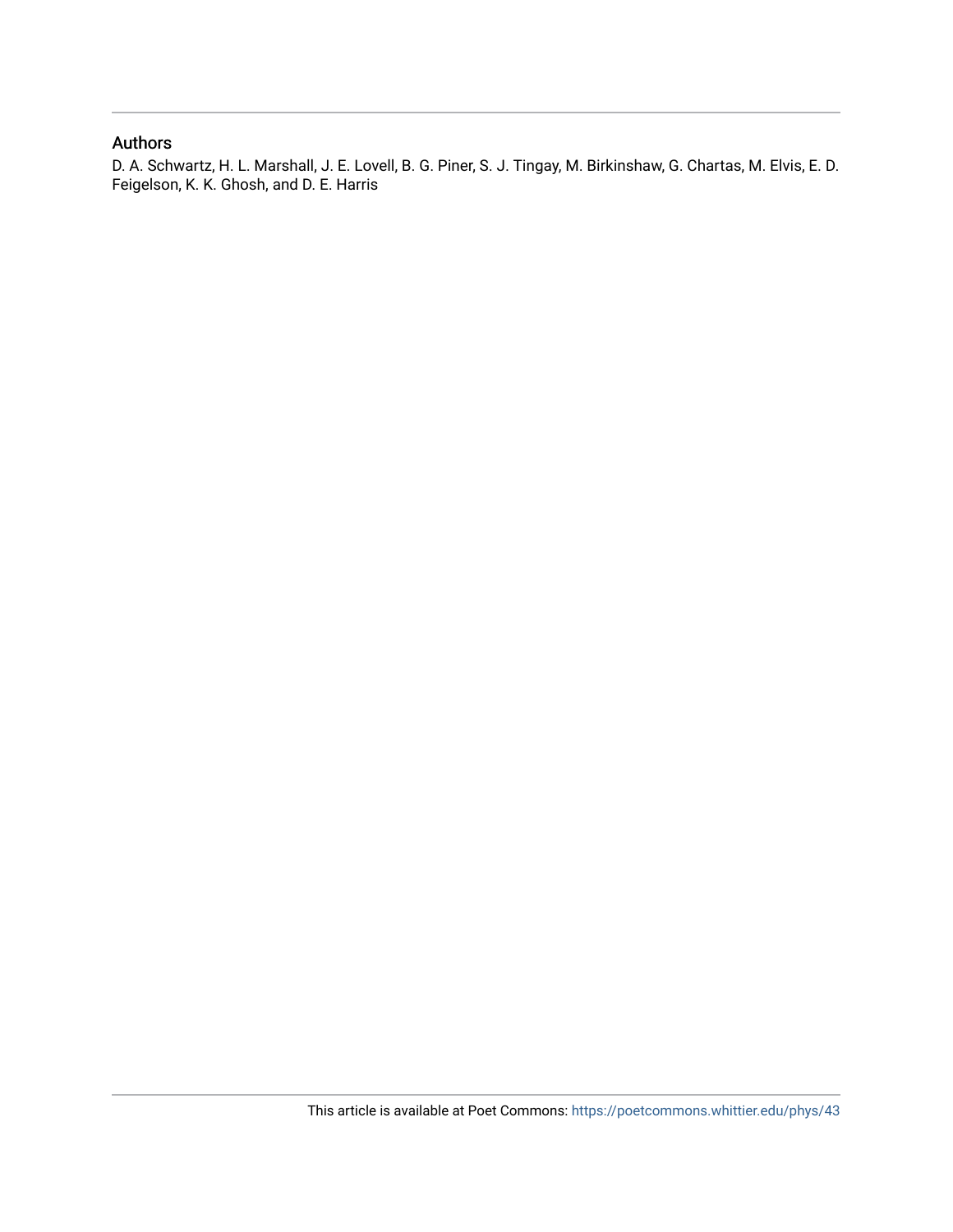### *CHANDRA* DISCOVERY OF A 100 KILOPARSEC X-RAY JET IN PKS 0637-752

D. A. SCHWARTZ,<sup>1</sup> H. L. MARSHALL,<sup>2</sup> J. E. J. LOVELL,<sup>3</sup> B. G. PINER,<sup>4</sup> S. J. TINGAY,<sup>3,4</sup> M. BIRKINSHAW,<sup>1,5</sup> G. CHARTAS,<sup>6</sup>

M. Elvis,<sup>1</sup> E. D. Feigelson,<sup>6</sup> K. K. Ghosh,<sup>7</sup> D. E. Harris,<sup>1</sup> H. Hirabayashi,<sup>8</sup> E. J. Hooper,<sup>1</sup>

D. L. JAUNCEY,<sup>3</sup> K. M. LANZETTA,<sup>9</sup> S. MATHUR,<sup>10</sup> R. A. PRESTON,<sup>4</sup> W. H. TUCKER,<sup>1</sup>

S. VIRANI,<sup>1</sup> B. WILKES,<sup>1</sup> AND D. M. WORRALL<sup>1,5</sup>

*Received 2000 May 3; accepted 2000 July 24; published 2000 August 31*

# ABSTRACT

The quasar PKS 0637-752, the first celestial X-ray target of the *Chandra X-Ray Observatory*, has revealed asymmetric X-ray structure extending from  $3''$  to  $12''$  west of the quasar, coincident with the inner portion of the jet previously detected in a 4.8 GHz radio image (Tingay et al. 1998). At a redshift of  $z = 0.651$ , the jet is the largest ( $\approx$ 100 kpc in the plane of the sky) and most luminous ( $\sim$ 10<sup>44.6</sup> ergs s<sup>-1</sup>) of the few so far detected in X-rays. This Letter presents a high-resolution X-ray image of the jet, from 42 ks of data when PKS  $0637 - 752$ was on-axis and ACIS-S was near the optimum focus. For the inner portion of the radio jet, the X-ray morphology closely matches that of new Australian Telescope Compact Array radio images at 4.8 and 8.6 GHz. Observations of the parsec-scale core using the very long baseline interferometry space observatory program mission show structure aligned with the X-ray jet, placing important constraints on the X-ray source models. *Hubble Space Telescope* images show that there are three small knots coincident with the peak radio and X-ray emission. Two of these are resolved, which we use to estimate the sizes of the X-ray and radio knots. The outer portion of the radio jet and a radio component to the east show no X-ray emission to a limit of about 100 times lower flux. The X-ray emission is difficult to explain with models that successfully account for extranuclear X-ray/radio structures in other active galaxies. We think the most plausible is a synchrotron self-Compton model, but this would imply extreme departures from the conventional minimum energy and/or homogeneity assumptions. We also rule out synchrotron or thermal bremsstrahlung models for the jet X-rays, unless multicomponent or ad hoc geometries are invoked.

*Subject headings:* quasars: individual (PKS 0637-752) — radio continuum: galaxies — X-rays: galaxies

#### 1. INTRODUCTION

PKS  $0637 - 752$  was the first celestial X-ray target of the *Chandra X-ray Observatory* (Weisskopf et al. 2000). As a moderate strength point source it was used to locate the optical axis and focus of the X-ray mirror assembly. Surprisingly, even the first short, out-of-focus image clearly revealed an X-ray jet, coincident with the radio jet reported by Tingay et al. (1998). This Letter addresses the X-ray jet, which appears as a extension from  $3''$  to 11".5 west of the quasar, with brighter condensations from 7".5 to 9".5. This corresponds<sup>11</sup> to an extension in the plane of the sky from ∼30 to ∼100 kpc from the nucleus, with an X-ray luminosity of ~4.2  $\times$  10<sup>44</sup> ergs s<sup>-1</sup>: the largest and most luminous X-ray jet discovered to date. In a companion paper (Chartas et al. 2000) we examine the X-ray spectra of

<sup>1</sup> Harvard-Smithsonian Center for Astrophysics, 60 Garden Street, Cambridge, MA 02138; pks0637@head-cfa.harvard.edu.

<sup>2</sup> Massachusetts Institute of Technology, Center for Space Research, 70 Vassar Street, Cambridge, MA 02139.

<sup>3</sup> Australia Telescope National Facility/Commonwealth Scientific and Industrial Research Organisation, P.O. Box 76, Epping NSW 2121, Australia.

Jet Propulsion Laboratory, California Institute of Technology, 4800 Oak Grove Drive, Pasadena, CA 91109.

<sup>5</sup> Department of Physics, University of Bristol, Tyndall Avenue, Bristol BS8 1TL, England, UK.

<sup>6</sup> Department of Astronomy and Astrophysics, Pennsylvania State University, 525 Davey Lab, University Park, PA 16802.

<sup>7</sup> NASA Marshall Space Flight Center, Huntsville, AL 35812.

<sup>8</sup> Institute of Space and Astronautical Science, 3-1-1 Yoshinodai, Sagamiharashi, Kanagawa 229, Japan.

<sup>9</sup> Department of Physics and Astronomy, State University of New York at Stony Brook, Stony Brook, NY 11794-3800.

<sup>10</sup> Department of Astronomy, Ohio State University, 140 West 18th Avenue, Columbus, OH 43210-1173.

<sup>11</sup> We use  $H_0 = 50$  km s<sup>-1</sup> Mpc<sup>-1</sup> and  $q_0 = 0$  throughout.

the core and jet in more detail by adding substantial additional data where the detector was slightly out of focus.

PKS  $0637 - 752$  was identified with a pointlike object by Hunstead (1971), based on an accurate radio position, and a redshift of  $z = 0.651$  was measured by Savage, Browne, & Bolton (1976). The *HEAO 1* all-sky survey suggested it as a 2–10 keV X-ray source (Wood et al. 1984). Definitive X-ray identification was made in the 0.3–3.5 keV band with the *Einstein Observatory* (Elvis & Fabbiano 1984), and numerous X-ray observations have since been made (see Yaqoob et al. 1998 and references therein); however, none approached the subarcsecond image quality of *Chandra* (Jerius et al. 2000) and so could not resolve the jet. The source is gamma-ray quiet (Fichtel et al. 1994), with a 2  $\sigma$  upper limit of 4  $\times$  10<sup>-8</sup> photons  $\text{cm}^{-2}$  s<sup>-1</sup> for gamma rays above 100 MeV.

Very long baseline interferometry (VLBI) space observatory program (VSOP) observations were rescheduled to overlap the *Chandra* observations to investigate links between the known parsec-scale jet (Tingay et al. 1998) and the X-ray emission from the quasar core. During the VSOP observations we also obtained Australian Telescope Compact Array (ATCA) radio images with comparable resolution to the *Chandra* images. We discuss the radio data in § 2.2. *Hubble Space Telescope* (*HST*) Wide Field Planetary Camera 2 (WFPC2) images were obtained fortuitously on 1999 May 30 and are discussed in § 2.3.

#### 2. OBSERVATIONS

## 2.1. *X-Ray*

Six *Chandra* observations, totaling 42 ks when the target was on-axis and the detector was within 0.25 mm of focus,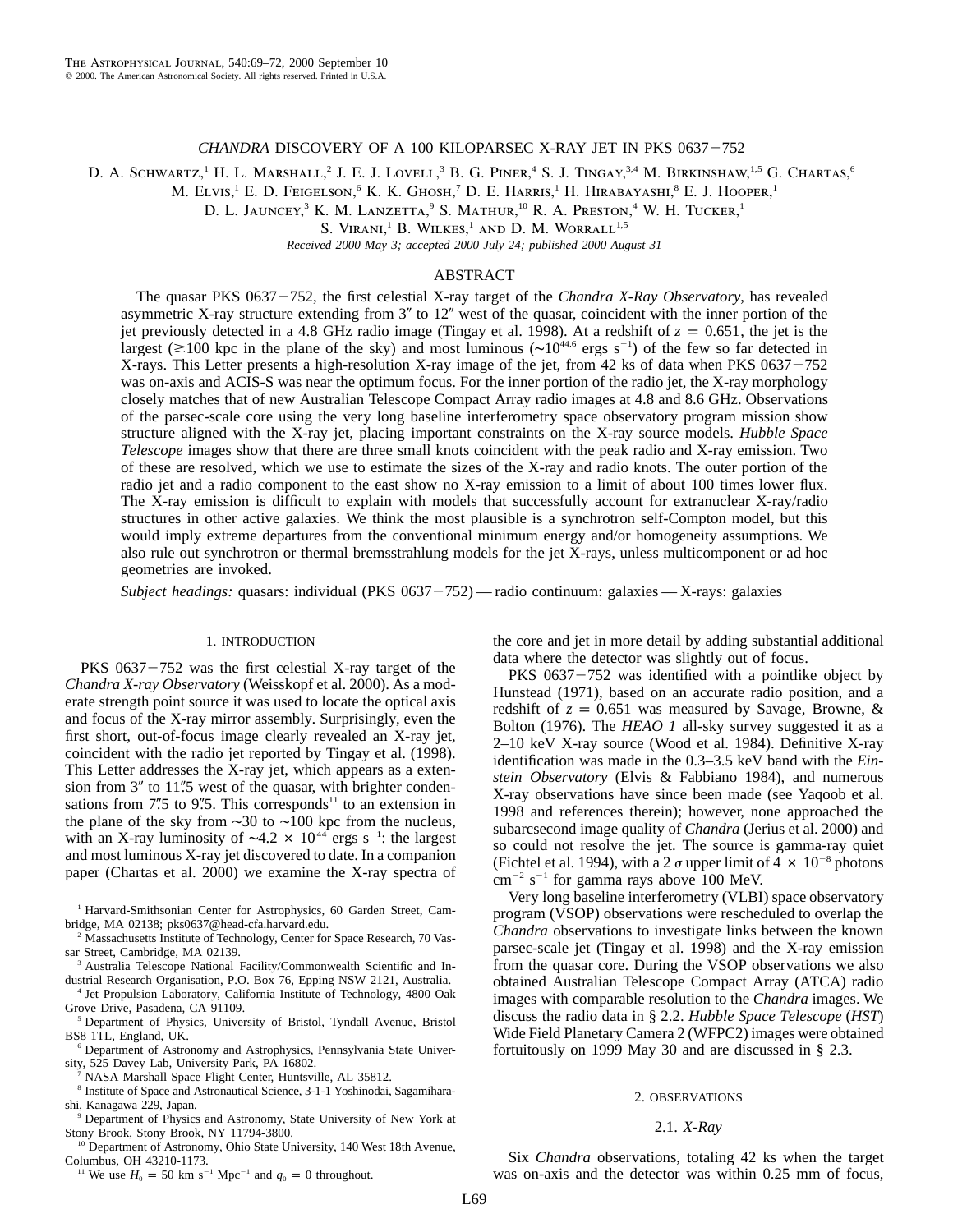

Fig. 1.—*Top*: Images of the quasar PKS 0637-752 in the X-ray (*false color*), the ATCA 8.6 GHz radio (*contours*), and optical (*plus signs*) bands. X-ray color scale is counts per 0".3  $\times$  0".3 pixel. Radio contours are -1, 1, 2, 4, 8, 16, 32, 64, 128, 256, 512, 1024, and  $2048 \times 2.5$  mJy beam<sup>-1</sup>, where the restoring beam is circular with an FWHM of 0.84. *Bottom*: ATCA 4.8 GHz radio contours at 1, 2, 4, 8, 16, 32, 64, 128, 256, 512, 1024, and  $2048 \times 3$ mJy beam<sup>-1</sup>, the fractional polarization in false color; the direction of the electric vector is given by the red lines whose lengths are proportional to the fractional polarization. The bend in the radio jet, the change in radio polarization fraction and direction, and the termination of the X-ray emission are all coincident,  $9\frac{0.5}{1.5}$  west of the quasar.

were used to create an X-ray image. We use the full energy band of the back side–illuminated S3 CCD chip, ∼0.3–10 keV.

The point-spread function (PSF) of the resultant core image has a half-power radius of  $0''$ .42 and a 90% encircled energy radius of 1.55. The image quality of the quasar core is broadened slightly by event pileup, indicated by overrepresentation of the high grades as well as the high counting rates of ~0.4 s<sup>-1</sup>. In the direction perpendicular to the jet, the core fits a Gaussian profile with an rms of  $0\rlap{.}^{\prime\prime}37$ . The jet is faint enough that pileup is not significant at any point.

The X-ray and radio images are shown in Figure 1. The X-ray jet, which corresponds to the inner portion of the western radio jet before the bend to the northwest, separates into two regions: within  $7''$  of the core the X-ray flux is somewhat faint and maintains a position angle (P.A.) of  $-82^{\circ}$ ; at about 7" from the core the jet bends distinctly to the south to a P.A. of  $-86^{\circ}$ , and the flux is about 3 times greater. The increased brightening may be dominated by three pointlike knots, as detected with *HST* and shown as the plus signs. In the brighter parts of the jet, a fit to the cross-jet profile is consistent with the core PSF; thus, the jet is unresolved in this direction, with an intrinsic width less than  $0\overset{\prime\prime}{.}3$  FWHM.

We detect a net 1205 X-ray counts from the entire inner, western jet, defined as a rectangle from  $3''$  to 11".5 west and from  $0\rlap{.}^{\prime\prime}5$  south to  $2\rlap{.}^{\prime\prime}$  north of the quasar. For the power-law energy index<sup>12</sup> of  $\alpha = 0.85 \pm 0.08$  (Chartas et al. 2000), this corresponds to a measured 2–10 keV flux of 1.2  $\times$  10<sup>-13</sup> ergs cm<sup>-2</sup> s<sup>-1</sup>, or a spectral normalization at 1 keV of 5.9  $\times$  $10^{-14}$  ergs cm<sup>-2</sup> s<sup>-1</sup> keV<sup>-1</sup>. That is, the flux density is 25 nJy at 2.4  $\times$  10<sup>17</sup> Hz. We fixed the Galactic absorption at  $N_{\text{H}}$  = 9  $\times$  10<sup>20</sup> cm<sup>-2</sup>.

Figure 2 plots the X-ray and radio surface brightness as a



FIG. 2.—Radio and X-ray profiles of the large-scale jet in PKS  $0637 - 752$ . The X-ray histogram gives counts in a  $0\rlap{.}''2$  bin, normalized to unity at 69 counts  $s^{-1}$  bin<sup>-1</sup>. The triangles are 8.6 GHz flux density per beam, normalized to unity at 0.04 Jy. The dashed Gaussian curves mark the positions of knots detected in the *HST* optical images, but we do not actually measure the profiles. The total flux for these three knots is 0.2, 0.28, and 0.094  $\mu$ Jy, respectively, east to west.

function of the distance west of the quasar core, integrated  $\pm 1$ <sup>"</sup> perpendicular to the jet. There are three distinct, partially resolved radio peaks or knots in the brighter part of the inner western jet, which we designate by their direction and distance from the core using the notation WK7.8, WK8.9, and WK9.7. The enhanced X-ray emission is closely associated with those knots but not in exact detail. In particular, the X-ray flux falls off more steeply past 9".5. The ratio of the flux densities at 1 keV to 8.6 GHz varies by no more than a factor of 2 from the value 1.3  $\times$  10<sup>-7</sup> in the region ~4″-9″.5 west of the quasar core.

#### 2.2. *Radio*

PKS  $0637 - 752$  is the subject of ongoing VSOP (Hirabayashi et al. 1998) observations to monitor its parsec-scale evolution (Tingay et al. 2000), with one of the VSOP observations being rescheduled to overlap the first *Chandra* observation. ATCA observations were scheduled in parallel with the VSOP observations to provide  $1''$  and  $2''$  resolution radio images at 8.6 and 4.8 GHz, respectively, to complement the *Chandra* images.

These ATCA images confirmed the remarkable coincidence of the radio and X-ray jets. Subsequent observations were made to improve image sensitivity and to determine the jet polarization. The inner west radio jet is optically thin with a spectral index of 0.81, and the polarization is 10%–20%. The *E*-vectors are perpendicular to the jet where X-rays are detected, but as the X-ray flux decreases near the bend in the radio jet, the polarization P.A. begins to change so that the *E*-vectors become parallel to the jet's center line for the remainder of the radio jet.

We have reanalyzed our VLBI observations (Lovell et al. 2000; Chartas et al. 2000) to search for the presence of more compact components within the radio knots. We find that the knots are indeed resolved at 0.05 resolution with no more than 5 mJy, about 14% remaining at this resolution. This suggests that the radio knots are most likely low surface brightness "hot spots."

A rotation measure image was constructed from the polar-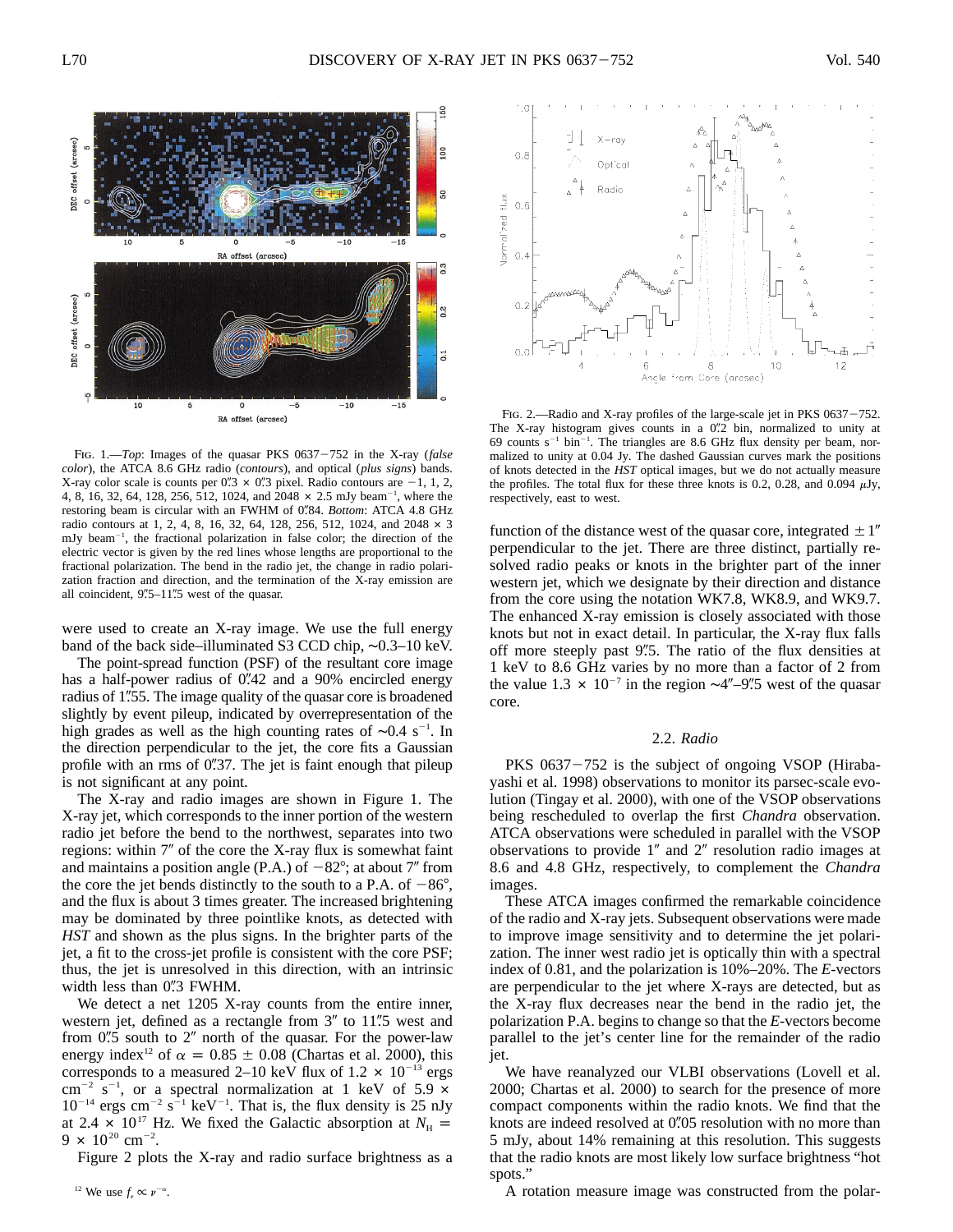ization data at the two frequencies. Faraday rotation was detected in the quasar core ( $RM = 80$  rad  $m^{-2}$ ) but *not* in the jet, with an upper limit of  $\pm 30$  rad m<sup>-2</sup>. The absence of significant Faraday rotation implies that the intrinsic magnetic field in the jet is perpendicular to the observed *E*-vectors in Figure 2. That is, the magnetic field is longitudinal where the Xray emission is strong and perpendicular to the jet where we do not detect X-ray emission.

The VSOP observations show that PKS  $0637 - 752$  displays apparent superluminal motion in its parsec-scale jet, co-aligned with the inner portion of the arcsecond-scale radio jet (Lovell et al. 2000). Six data sets covering 1995–1999 (four from the US Naval Observatory's geodetic VLBI database [Piner & Kingham 1998], two from VSOP) allow the motion of three parsec-scale features to be measured. Linear least-squares fits to the separation of these features from the VLBI core versus time yield proper motions of  $0.41 \pm 0.03$ ,  $0.29 \pm 0.05$ , and  $0.36 \pm 0.09$  mas yr<sup>-1</sup> from the outermost component inward (Lovell et al. 2000). These proper motions and associated errors are just consistent with all three components moving at the weighted average proper motion of  $0.36 \pm 0.02$  mas yr<sup>-1</sup>, which corresponds to an apparent speed of  $17.8c \pm 1.0c$ . Since the apparent transverse speed is given by  $\beta_{obs} = \beta \sin \theta / (1 \beta$  cos  $\theta$ ) (Rees 1966), this apparent speed places limits on the bulk Lorentz factor in the VLBI jet and the angle of the VLBI jet to the line of sight of  $\Gamma > 17.8$  and  $\theta < 6.4$ , respectively. Since the parsec-scale and arcsecond-scale radio jets are very well aligned, unless the jet goes through a large bend in a plane perpendicular to the plane of sky the actual length of the Xray jet would be at least 940 kpc.

#### 2.3. *Optical*

An optical image of PKS  $0637 - 752$  was obtained with the *HST* WFPC2 using the F702W filter. Three observations were combined in order to eliminate cosmic rays, giving a total exposure time of 2100 s. Three distinct knots are detected within the radio image contours  $7\rlap{.}^{\prime\prime}7$ ,  $8\rlap{.}^{\prime\prime}8$ , and  $9\rlap{.}^{\prime\prime}6$  west of the core (Fig. 1). These have fluxes 0.2, 0.28, and 0.094  $\mu$ Jy, respectively, at an effective frequency  $4.3 \times 10^{14}$  Hz (6969 Å). We have assumed an energy spectrum  $f_v \propto v^{-1}$  to deduce the flux densities and effective frequency. The knot at 7".7 is not resolved, while the other two are about  $0\rlap{.}^{\prime\prime}3$  in diameter.

The quasar image is saturated, so it is difficult to detect sources within about  $2<sup>n</sup>$  of the quasar core. We estimate that the knots can be located relative to the quasar to an accuracy of about 0.07. The *HST* image also shows the presence of a group of faint galaxies, ∼100 kpc in radius, surrounding the quasar.

#### 3. DISCUSSION

We will discuss the X-ray emission specifically from the knots 7.8 and 8.9 west of the nucleus, which contain most of the luminosity of the inner western jet and which are coincident with radio knots and the optical emission detected by *HST*. We consider in turn synchrotron, thermal bremsstrahlung, and inverse Compton for the X-ray emission mechanism.

#### 3.1. *Synchrotron*

The strong polarization shows that the radio emission arises from synchrotron radiation. Standard models assume a powerlaw population of relativistic electrons with a density  $n(\gamma) = n_0 \gamma^{-m}$ , where  $\gamma$  is the Lorentz factor. The radio spectral index  $\alpha = (m - 1)/2$  is observed to be 0.81, so that  $m =$ 

2.62. A natural hypothesis is that the X-rays are also synchrotron radiation from the same population of electrons. However, the optical flux falls a factor of 10 below such a continuous spectrum and therefore rules out such a simple model. The absence of optical emission at the level of 5.6  $\mu$ Jy, which would be required, implies that the high-energy cutoff to the electron spectrum be such as to cause the radio spectrum to steepen at  $\nu < 3 \times 10^{12}$  Hz. For the X-rays to result from synchrotron emission there would have to be an independent population of electrons with a similar index  $m = 2.7$  in the energy region emitting the X-rays but that flattened at lower  $\gamma$  to avoid overproducing the optical. There then would be no apparent reason for the existing spatial correlation of the radio and X-ray emission.

#### 3.2. *Thermal Bremsstrahlung*

Although the data allow a fit to a thermal spectrum providing *kT* is at least 4 keV (Chartas et al. 2000), thermal bremsstrahlung is not a viable origin for the X-ray emission unless a contrived geometry is invoked. Taking an upper limit size of 0.4 for the diameter of a cylindrical jet, it would require an electron density of  $n_e = 2$  cm<sup>-3</sup> to produce the measured luminosity. But the upper limit to the rotation measure places a limit  $n_e < 3.7 \times 10^{-5}$ /*(HL)*. Even if the magnetic field were as low as 1  $\mu$ G, a path length of only  $L = 20$  pc through such a thermal plasma would exceed the rotation measure limit.

#### 3.3. *Inverse Compton*

#### 3.3.1. *Synchrotron Self-Compton*

The obvious remaining mechanism is inverse Compton, which can successfully explain the *Chandra* observations of hot spots in 3C 295 (Harris et al. 2000). Because we have measured the X-ray spectral index to be nearly the same as the 4.8–8.6 GHz radio index, it is natural to assume that both arise from the same population of relativistic electrons. In inverse Compton scattering scenarios the synchrotron radio emission is typically produced by the higher energy electrons while the X-rays are produced by lower energy electrons. It is then natural to have high-energy and low-energy cutoffs such that the optical emission is no larger than observed. In particular, we expect electrons of  $\gamma \sim 10^4$  to scatter radio seed photons at ∼10 GHz up to the *Chandra* X-ray energy range. The secondorder scattering would already be limited by the Klein-Nishina cross section, and we would have no "Compton Catastrophe."

To estimate the expected X-ray flux, we first apply standard synchrotron theory (e.g., Miley 1980) to estimate the magnetic field *H* and particle density  $n_0$ , giving a minimum total energy. For example, if WK7.8 is a sphere of  $0\rlap{.}^{\prime\prime}3$  diameter, uniformly filled with magnetic field and electrons and with no proton component, then  $H \approx 320 \mu$ G and the total minimum energy in that sphere is  $U_{\text{min}} \approx 1.5 \times 10^{57}$  ergs. We have assumed the radio spectrum extends from 10 MHz up to 500 GHz. In this situation, the predicted X-ray flux is ∼300 times less than observed. Such a model would satisfactorily explain the lack of X-ray emission beyond the point where the radio jet bends toward the northwest.

The radio synchrotron photons would have an energy density  $8 \times 10^{-11}$  ergs cm<sup>-3</sup> in the knot if we assume the radio spectrum extends up to 500 GHz. By comparison, the minimum energy magnetic field calculated above would have an energy density  $H^2/(8\pi) = 3.8 \times 10^{-9}$  ergs cm<sup>-3</sup>. In order that there be 300 times more relativistic electrons, and to predict the same GHz radio flux, we must assume the magnetic field is  $~\sim 6 \mu G$ .